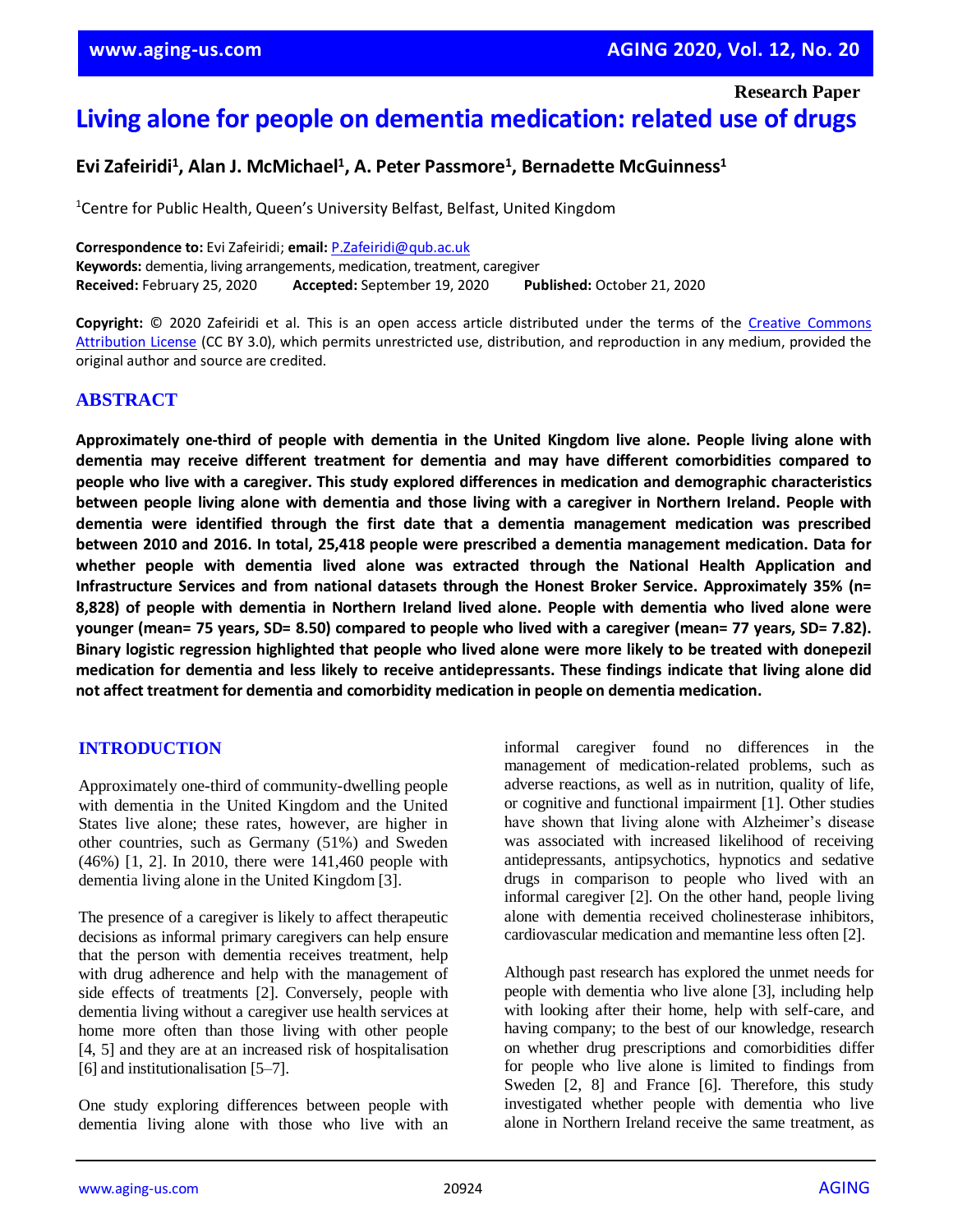measured through dementia and comorbidity medications, with people who live with another person.

# **RESULTS**

# **Differences in demographic characteristics**

From 25,418 people with dementia (mean age 77.30 years, 65% females), 8,828 people lived alone and 12,200 people lived with another person in January 2010 (Table 1). The remaining 4,390 people had transitioned to a care home and were excluded from analysis. Compared to people living with another person, people living alone were significantly younger, lived in more deprived areas, were significantly more likely to live in rural areas (31%), were more likely to be females (65%) and were less likely to be married (40%) (Table 1). Donepezil was prescribed to people who lived alone more often compared with people who lived with a caregiver (31%). People living alone with dementia were prescribed anxiolytics less often (20%), as well as antidepressants (16%), hypnotics (19%), and anti-hypertensives (4%).

## **Medication use for people who lived alone with dementia**

The binomial regression model (Model 1, Table 2), when controlled for age and gender, showed that people living alone with dementia were associated with increased odds of receiving donepezil (OR 1.11, 95% CI 1.04–1.20,  $p= 0.004$ ) and reduced odds of receiving antidepressants (OR 0.91, 95% CI 0.84–0.98, p= 0.015). After adjusting for age, gender, deprivation scores, area of living (urban or rural) and the marital status in model 2, people who lived alone were less likely to receive antidepressants (OR 0.91, 95% CI 0.85–0.99, p= 0.024).

## **Living with non-adult caregivers and other people with dementia**

Analysis between people living alone and people living with a non-adult (17 years old or less; n=581) showed that the former group were significantly younger [75 and 76 years respectively; t(9,389)= -2.809, p= 0.005], were more frequently females [65% and 56%;  $\chi^2(1)$ = 153.516,  $p< 0.001$ ], were less likely to live in rural areas [31% and 35%;  $\chi^2(1) = 4.284$ , p= 0.038], less likely to be married [40% and 50%;  $\chi^2(4) = 53.298$ , p< 0.001] and more likely to receive donepezil [31% and 25%;  $\chi^2(1)$ = 8.466,  $p = 0.004$ . In comparison to people living with a non-adult, people living alone with dementia were less likely to receive medication for hypercholesterolemia [7% and 10%;  $\chi^2(1) = 5.760$ , p= 0.016] and hypertension [4% and 7%;  $\chi^2(1) = 11.161$ , p= 0.001], as well as less likely to receive anxiolytics [20% and 24%;  $\chi^2(1)$ = 5.527, p= 0.019], antidepressants [16% and 19%;  $\chi^2(1)$ = 5.764, p= 0.016] and antipsychotics [20% and 26%;  $\chi^2(1) = 12.924$ , p< 0.001].

Finally, analysis was carried out between people living alone and people living with another person with dementia (n=278). People living alone were younger [75 and 78 years;  $t(9,091) = -4,483$ ,  $p < 0.001$ ], more frequently females [65% and 59%,  $\chi^2(1) = 3.881$ , p= 0.049], married [40% and 53%;  $\chi^2(4) = 25.738$ ,  $p <$ 0.001], lived in rural areas [31% and 26%;  $\chi^2(1) = 3.878$ , p= 0.049], and lived in more deprived areas [mean= 5.42 and 5.84;  $t(8,869) = -2.371$ ,  $p = 0.018$  compared to people living with another person with dementia. People living alone were less likely to receive memantine [29% and 38%;  $\chi^2(1) = 10.072$ , p= 0.002], but more likely to receive medication for hypercholesterolemia [7% and  $4\%$ ;  $\chi^2(1)=4.164$ , p= 0.041].

# **DISCUSSION**

This study explored whether people living alone with dementia had differences with respect to their demographic parameters and comorbidity medications in comparison to people with dementia who lived with at least one other person. Almost 35% of people with dementia in Northern Ireland live alone in their own home. This rate is similar to the one-third of people living alone with dementia in the whole United Kingdom and in the United States [1], but lower to the 51% rate in Germany [1] and 46% in Sweden [2].

Similar to past research, our results showed that people living alone with dementia were more likely to be female, were less likely to be married and more likely to be widowed [1, 2, 4]. Moreover, a study in France showed that people living alone with dementia are more often widowed females because they live longer than males [4].

In contrast to research evidence from Sweden, Germany and France [1, 2, 4, 6], people living alone in our study were younger (mean= 75 years old) compared to people who lived with another person (mean= 77 years old). In Sweden, people who lived alone were older (81 years old) compared to people who lived with others (77 years old) [2], and living alone was associated with increased odds of receiving antidepressants, antipsychotics, and hypnotics and sedatives. The younger age of people who lived alone in our study may explain why living alone was not associated with the use of comorbidity medication and psychotropic drugs, and was associated with less odds of receiving antidepressants (Table 2). In past research people who live alone with dementia were more likely to receive psychotropic drugs, such as antidepressants or antipsychotics, possibly because living alone can be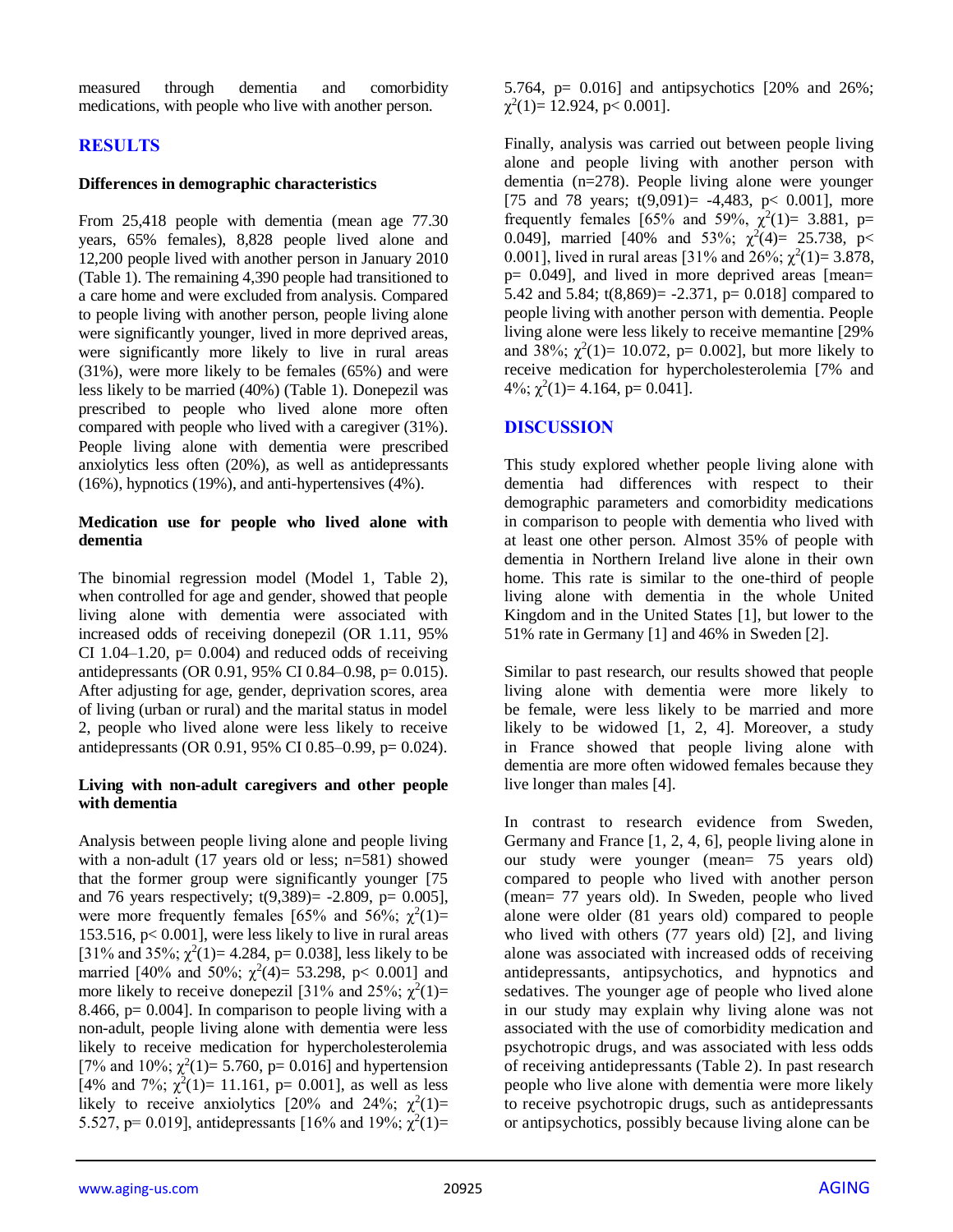#### **Table 1. Demographic characteristics.**

|                               | <b>Living alone</b> | Living with another person | P-value                 |
|-------------------------------|---------------------|----------------------------|-------------------------|
| N(%)                          | 8,828 (34.73)       | 12,200 (48%)               |                         |
| Age, mean (SD)                | 75.49 (8.50)        | 77.15 (7.82)               | $< 0.001^a$             |
| Gender, n (%)                 |                     |                            | $0.014^b$               |
| Males                         | 3,144(35.6)         | 4,546 (37.3)               |                         |
| Females                       | 5,684(64.5)         | 7,654(62.7)                |                         |
| Deprivation, mean (SD)        | 5.42(2.91)          | 5.76(2.92)                 | $< 0.001$ <sup>a</sup>  |
| Area of living, $n$ (%)       |                     |                            | ${<}0.001$ <sup>b</sup> |
| Urban                         | 5,872(66.5)         | 8,395 (68.8)               |                         |
| Rural                         | 2,723 (30.9)        | 3,550(29.1)                |                         |
| Marital status, $n$ (%)       |                     |                            | ${<}0.001$ <sup>b</sup> |
| Married                       | 3,488 (39.5)        | 5,587 (45.8)               |                         |
| Single                        | 698 (7.9)           | 804(6.6)                   |                         |
| Divorced                      | 285(3.2)            | 203(1.7)                   |                         |
| Widowed                       | 2,272(25.7)         | 2,848 (23.3)               |                         |
| Dementia medication, n (%)    |                     |                            |                         |
| Memantine                     | 2,558 (29.0)        | 3,614(29.6)                | 0.309 <sup>b</sup>      |
| Donepezil                     | 2,741(31.0)         | 3,498 (28.7)               | ${<}0.001$ <sup>b</sup> |
| Galantamine                   | 365(4.1)            | 519(4.3)                   | 0.670 <sup>b</sup>      |
| Rivastigmine                  | 347 (3.9)           | 506(4.1)                   | 0.431 <sup>b</sup>      |
| AChEI and memantine*          | 2,548 (28.9)        | 3,701 (30.3)               | ${<}0.001$ <sup>b</sup> |
| Comorbidity medication, n (%) |                     |                            |                         |
| Hypercholesterolemia          | 630(7.1)            | 952 (7.8)                  | 0.070 <sup>b</sup>      |
| Diabetes                      | 224(2.5)            | 363(3.0)                   | 0.057 <sup>b</sup>      |
| Hypertension                  | 366(4.1)            | 590 (4.8)                  | $0.018^{b}$             |
| Chronic anticoagulation       | 569(6.4)            | 855 (7.0)                  | 0.109 <sup>b</sup>      |
| Anxiolytics                   | 1,798 (20.4)        | 2,746(22.5)                | ${<}0.001$ <sup>b</sup> |
| Antidepressants               | 1,371(15.5)         | 2,161(17.7)                | ${<}0.001$ <sup>b</sup> |
| Parkinson's disease           | 178(2.0)            | 238(2.0)                   | $0.736^{b}$             |
| Thyroid hormone problems      | 271(3.1)            | 351 (2.9)                  | $0.416^{b}$             |
| Hypnotics                     | 1,663(18.8)         | 2,481 (20.3)               | 0.007 <sup>b</sup>      |
| Antipsychotics                | 1,776(20.1)         | 2,638(21.6)                | 0.008 <sup>b</sup>      |
| Atrial fibrillation           | 21(0.2)             | 27(0.2)                    | $0.804^{b}$             |

<sup>a</sup>=t-test, <sup>b</sup>=χ<sup>2</sup>, \*AChEI: Acetylcholinesterase inhibitors include donepezil, galantamine and rivastigmine.

accompanied with feeling of loneliness and more severe behavioural problems [2, 6]. However, people living alone in past research were significantly older compared to people who lived with a caregiver and thus, the younger age of people living alone in our study can better explain the decreased use of psychotropic drugs in this group because they are less likely to have depressive symptoms and severe behavioural problems.

Furthermore, the younger age of people who lived alone may also explain why they received medication for less

comorbidities compared to people who lived with a caregiver. Another possible explanation is that the presence of a caregiver is associated with better treatment adherence and management of any side effects [2] and thus, clinicians might be more likely to prescribe comorbidity medication to people who live with a caregiver and less likely to people who live alone.

People with dementia who lived alone were more likely to receive Donepezil; this may be because of their younger age and fewer comorbidities hence they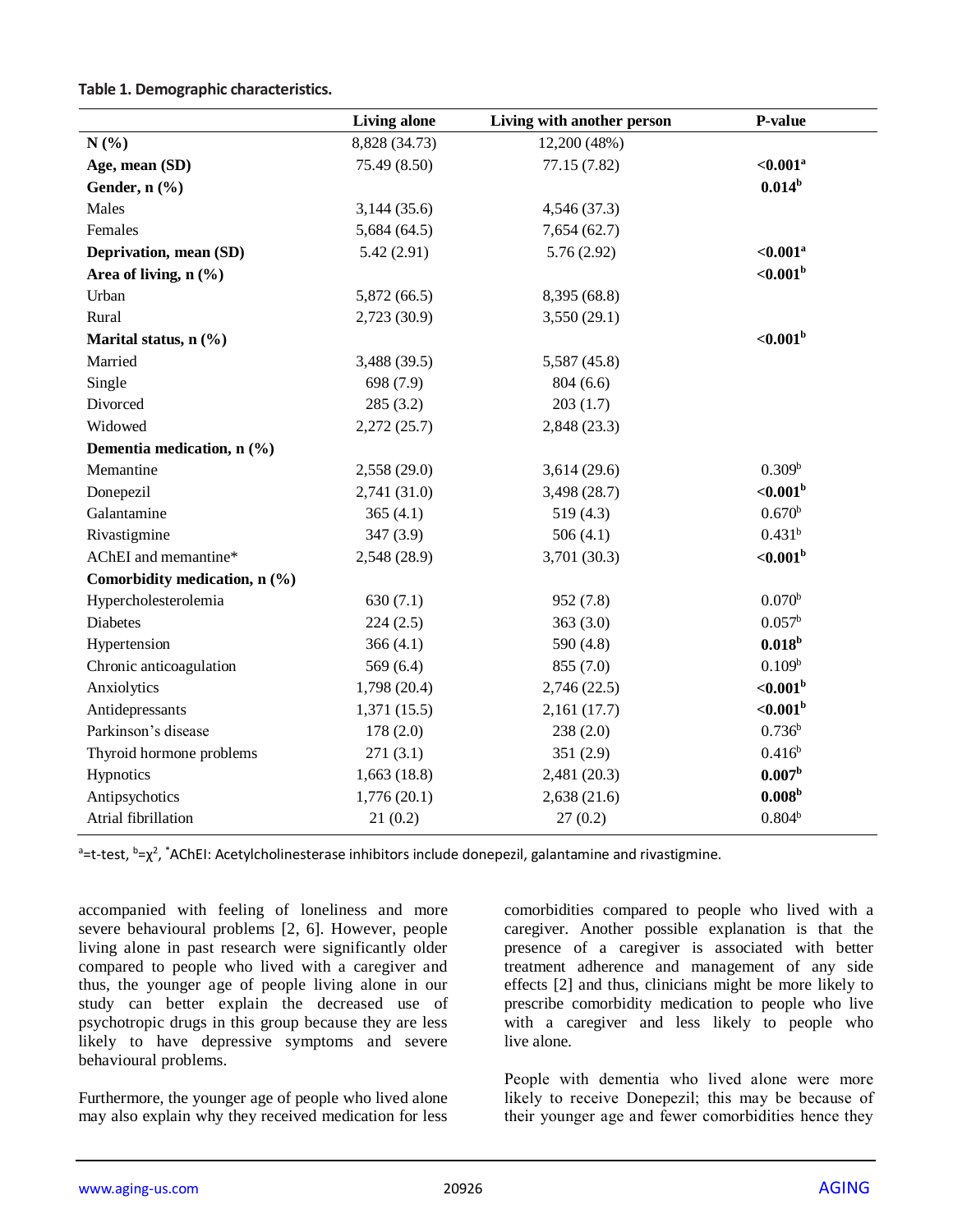|  |  |  |  | Table 2. Binary regression models assessing associations for medication and living alone. |
|--|--|--|--|-------------------------------------------------------------------------------------------|
|--|--|--|--|-------------------------------------------------------------------------------------------|

|                               | Model 1*   |            |                | Model 2**  |            |                |  |
|-------------------------------|------------|------------|----------------|------------|------------|----------------|--|
|                               | Odds ratio | 95% CI     | <b>P-value</b> | Odds ratio | 95% CI     | <b>P-value</b> |  |
| <b>Dementia medication</b>    |            |            |                |            |            |                |  |
| Memantine                     | 1.06       | 0.99; 1.14 | 0.123          | 1.06       | 0.93; 1.08 | 0.876          |  |
| Donepezil                     | 1.11       | 1.04; 1.20 | 0.004          | 1.07       | 0.99; 1.15 | 0.093          |  |
| Galantamine                   | 1.08       | 0.94; 1.25 | 0.280          | 1.00       | 0.86; 1.16 | 0.986          |  |
| Rivastigmine                  | 0.95       | 0.82; 1.11 | 0.524          | 0.95       | 0.82; 1.10 | 0.501          |  |
| <b>Comorbidity medication</b> |            |            |                |            |            |                |  |
| Hypercholesterolemia          | 0.94       | 0.84; 1.04 | 0.223          | 0.94       | 0.84; 1.05 | 0.260          |  |
| <b>Diabetes</b>               | 0.88       | 0.74; 1.05 | 0.145          | 0.89       | 0.75; 1.05 | 0.172          |  |
| Hypertension                  | 0.92       | 0.80; 1.05 | 0.211          | 0.92       | 0.80; 1.06 | 0.258          |  |
| Chronic anticoagulation       | 0.97       | 0.87; 1.09 | 0.598          | 0.97       | 0.86; 1.08 | 0.567          |  |
| Anxiolytics                   | 0.94       | 0.87; 1.01 | 0.096          | 0.94       | 0.87; 1.01 | 0.082          |  |
| Antidepressants               | 0.91       | 0.84; 0.98 | 0.015          | 0.91       | 0.85; 0.99 | 0.024          |  |
| Parkinson's disease           | 1.02       | 0.84; 1.25 | 0.829          | 1.02       | 0.84; 1.25 | 0.820          |  |
| Thyroid hormone problems      | 1.08       | 0.92; 1.27 | 0.365          | 1.04       | 0.88; 1.22 | 0.683          |  |
| <b>Hypnotics</b>              | 0.97       | 0.90; 1.05 | 0.460          | 0.99       | 0.92; 1.06 | 0.735          |  |
| Antipsychotics                | 0.98       | 0.91; 1.05 | 0.549          | 0.96       | 0.89; 1.04 | 0.293          |  |
| Atrial fibrillation           | 1.20       | 0.68; 2.13 | 0.535          | 1.28       | 0.71; 2.28 | 0.412          |  |

\*Model 1 adjusted for age and gender.

\*\*Model 2 adjusted for age, gender, deprivation, area of living, marital status.

may be able to tolerate it better [10]. Past research has shown that AChEIs are prescribed to younger PwD with better cognitive performance, while advanced age is associated with reduced likelihood of receiving AChEIs possibly because of a greater cognitive decline [11]. AChEIs are prescribed to people with mild to moderate dementia and memantine is more often prescribed to severe dementia. PwD often receive AChEIs alone in the first years following a dementia diagnosis and then they are often prescribed a combination of AChEIs and memantine, while the use of memantine alone is more frequent in more severe stages of dementia [11]. Some evidence has shown that the combination of an AChEIs and memantine has more benefits for PwD instead of prescribing them alone, and are safe and well tolerated to use [11–13]. This can explain our finding for the increased rates of receiving a combination of AChEIs and memantine in people who live with a caregiver because this group was significantly older than people living alone.

Although the results from this study contribute to important findings about drug treatment in dementia, several limitations should be considered. People with dementia were identified through their dementia medication and thus, our sample potentially included mainly people with Alzheimer's disease, mixed dementia and Lewy Body dementia. In addition, people who lived alone could receive care from friends and relatives who did not live with them. Research has shown that people who live alone with dementia are often supported by their siblings, children and grandchildren [14]. The EPD only holds information on medication which was prescribed by a General Practitioner and dispensed by a pharmacist, therefore, at present, we have no way to account for medications which are prescribed over the counter and as a result we may have underestimated the comorbidity medications. Finally, the marital status was recorded only for people who were admitted to a hospital (65%) and this data was not available for the remaining 35% of people. Moreover, the marital status from the first hospitalisation was often not updated with data from later admissions.

To conclude, the present study showed that people living alone with dementia are equally or even less likely to be prescribed medication for comorbidities compared with people who lived with someone else. This can be explained by the absence of a caregiver as well as by the support provided by health and social care services in Northern Ireland. The present results should be considered by local authorities in health services for future planning. Finally, the public and voluntary sectors should continue to provide vital information for people who live alone with dementia, such as for staying safe and dealing with loneliness and depression [15].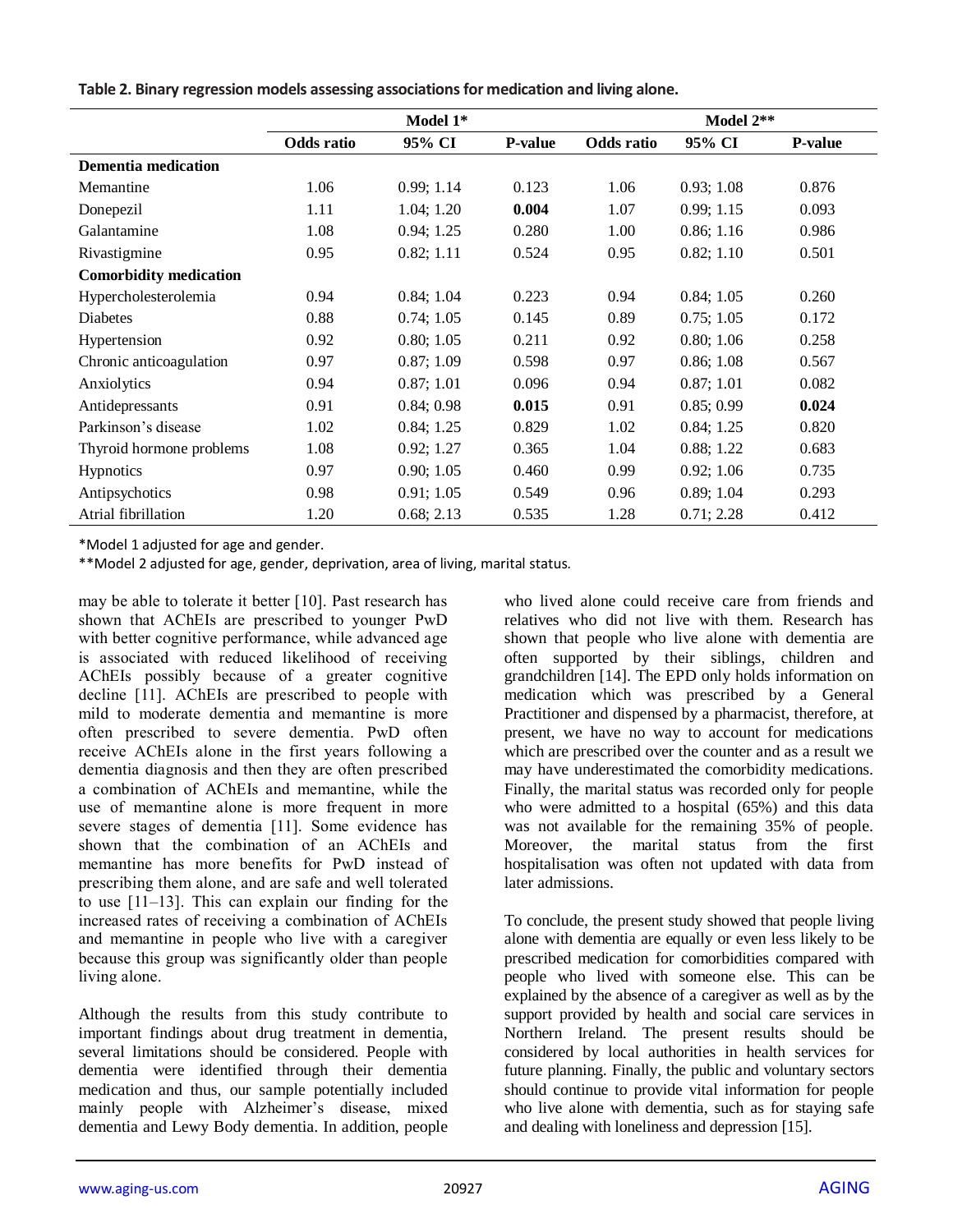# **MATERIALS AND METHODS**

#### **Population and demographic characteristics**

Similar to previous studies, people with dementia (n= 25,418) were identified using data which was extracted from the Enhanced Prescribing Database (EPD). The first date that a dementia management medication was prescribed was used as a proxy for a dementia diagnosis [16, 9]. The EPD includes 80-90% of medication prescribed by General Practitioners and dispensed by a pharmacist in Northern Ireland. Data was extracted for people from January 2010 to December 2016. Data for whether people lived alone or whether more people were registered in this address, was extracted from the National Health Application and Infrastructure Services and reflected the living arrangements of people with dementia as of January 2010. This data also showed if a person with dementia lived with at least one adult, a non-adult (17 years old or less), or with another person with dementia. Demographic characteristics, such as gender, age, deprivation and the area of living were extracted from national datasets and are explained elsewhere [9]. Deprivation was identified using the Northern Ireland Multiple Deprivation Measure [17]. Higher scores for deprivation show less deprived areas. All data were linked through the Honest Broker Service following ethical approval from their committee prior to data access. People who had transitioned to a care home  $(n= 4,390)$  in January 2010 were excluded from the analysis.

#### **Dementia medication and comorbidities**

Dementia and comorbidity medications were extracted through the EPD and are explained in our past research [9]. Comorbidities under investigation were hypercholesterolemia, diabetes, hypertension chronic anticoagulation, Parkinson's disease and thyroid hormone problems. Data for medication was also extracted for anxiolytics, antidepressants, hypnotics and antipsychotics. Data was coded as 1 is a person received each of the medication, or 0 if not.

#### **Statistical analysis**

Descriptive information is presented as frequency (n, %), means and standard deviation (SD). Comparisons between people who lived alone and people who lived with another person were conducted with chi-square tests for categorical variables, and with independentsamples t-tests for continuous variables. Chi-square and t-tests were also conducted to compare data between people living alone and people living with an adult, a non-adult or another person with dementia. A

binary logistic regression model was used to estimate the odds ratios (ORs) and the 95% confidence intervals (CIs) for the relationship between living alone, demographic characteristics and medication use. A significance level of  $< 0.05$  was assumed for all statistical analyses. We analysed the data based on complete case analysis to deal with missing data.

## **AUTHOR CONTRIBUTIONS**

Zafeiridi E: was responsible for drafting the manuscript and conducting statistical analysis on the data. McMichael AJ: was responsible for drafting the manuscript and conducting statistical analysis on the data. Passmore P: provided feedback and suggestions on statistical analysis and the manuscript. McGuinness B: is the Principal Investigator of the project and provided feedback and suggestions on statistical analysis and the manuscript.

## **ACKNOWLEDGMENTS**

The authors would like to acknowledge the help provided by the Health and Social Care Board in Northern Ireland, and by the staff of the Honest Broker Service.

# **CONFLICTS OF INTEREST**

The authors have no conflict of interest to report.

## **FUNDING**

This work was supported by Atlantic Philanthropies, the Executive Office NI and the Department of Health in Northern Ireland.

## **REFERENCES**

1. Eichler T, Hoffmann W, Hertel J, Richter S, Wucherer D, Michalowsky B, Dreier A, Thyrian JR. Living alone with dementia: prevalence, correlates and the utilization of health and nursing care services. J Alzheimers Dis. 2016; 52:619–29.

<https://doi.org/10.3233/JAD-151058> PMID[:27031480](https://pubmed.ncbi.nlm.nih.gov/27031480)

- 2. Cermakova P, Nelson M, Secnik J, Garcia-Ptacek S, Johnell K, Fastbom J, Kilander L, Winblad B, Eriksdotter M, Religa D. Living alone with Alzheimer's disease: data from SveDem, the Swedish dementia registry. J Alzheimers Dis. 2017; 58:1265–72. <https://doi.org/10.3233/JAD-170102> PMID[:28550260](https://pubmed.ncbi.nlm.nih.gov/28550260)
- 3. Miranda-Castillo C, Woods B, Orrell M. People with dementia living alone: what are their needs and what kind of support are they receiving? Int Psychogeriatr. 2010; 22:607–17.